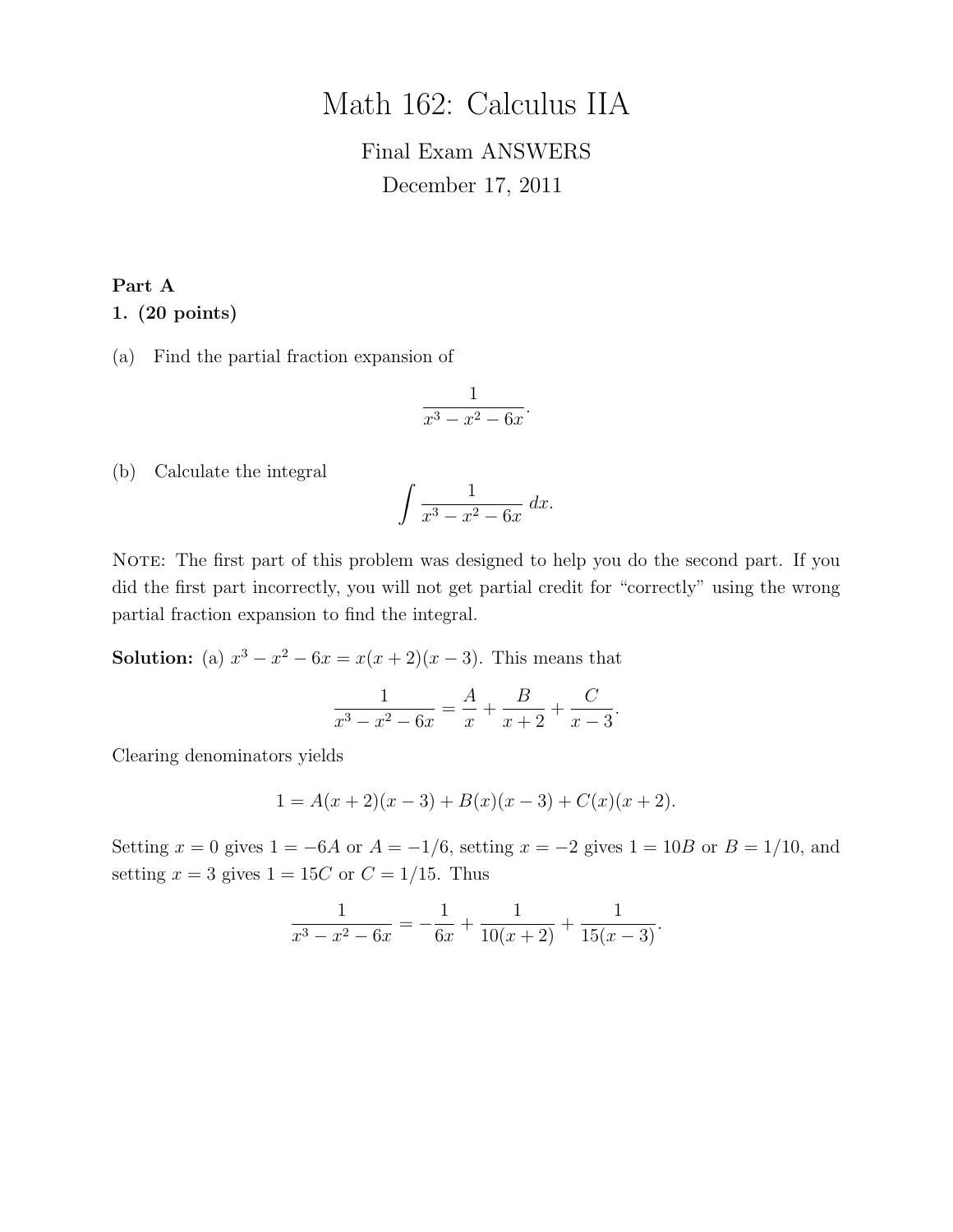(b) From (a) we get

$$
\int \frac{1}{x^3 - x^2 - 6x} dx = \int \left( -\frac{1}{6x} + \frac{1}{10(x+2)} + \frac{1}{15(x-3)} \right) dx
$$

$$
= -\frac{1}{6} \int \frac{dx}{x} + \frac{1}{10} \int \frac{dx}{x+2} + \frac{1}{15} \int \frac{dx}{x-3}
$$

$$
= -\frac{1}{6} \ln|x| + \frac{1}{10} \ln|x+2| + \frac{1}{15} \ln|x-3| + C
$$

2. (20 points) Evaluate the integral

$$
\int \frac{x^2}{\sqrt{16 - x^2}} \, dx
$$

[Hint: You may find the identity  $sin(2\theta) = 2 sin \theta cos \theta$  useful.]

**Solution:** A right triangle with sides  $\sqrt{16 - x^2}$  and x will have hypotenuse 4. Let  $\theta$  be the angle opposite the side with length  $x$ . Then we have

$$
x = 4 \sin \theta,
$$
  
\n
$$
dx = 4 \cos \theta \, d\theta,
$$
  
\n
$$
\sqrt{16 - x^2} = 4 \cos \theta,
$$

and  $\theta = \arcsin(x/4)$ . This gives

$$
\int \frac{x^2}{\sqrt{16 - x^2}} dx = \int \frac{16 \sin^2 \theta}{4 \cos \theta} 4 \cos \theta d\theta
$$

$$
= 16 \int \sin^2 \theta d\theta
$$

$$
= 16 \int \frac{1}{2} (1 - \cos(2\theta)) d\theta
$$

$$
= 8\theta - 4 \sin(2\theta) + C
$$

$$
= 8\theta - 8 \sin \theta \cos \theta + C
$$

$$
= 8 \arcsin(x/4) - \frac{x\sqrt{16 - x^2}}{2} + C
$$

3. (15 points) Find the volume of the solid obtained by rotating the region bounded by the curves  $y = x^4$ ,  $y = 0$ , and  $x = 1$  about the line  $x = 2$ .

 $\overline{C}$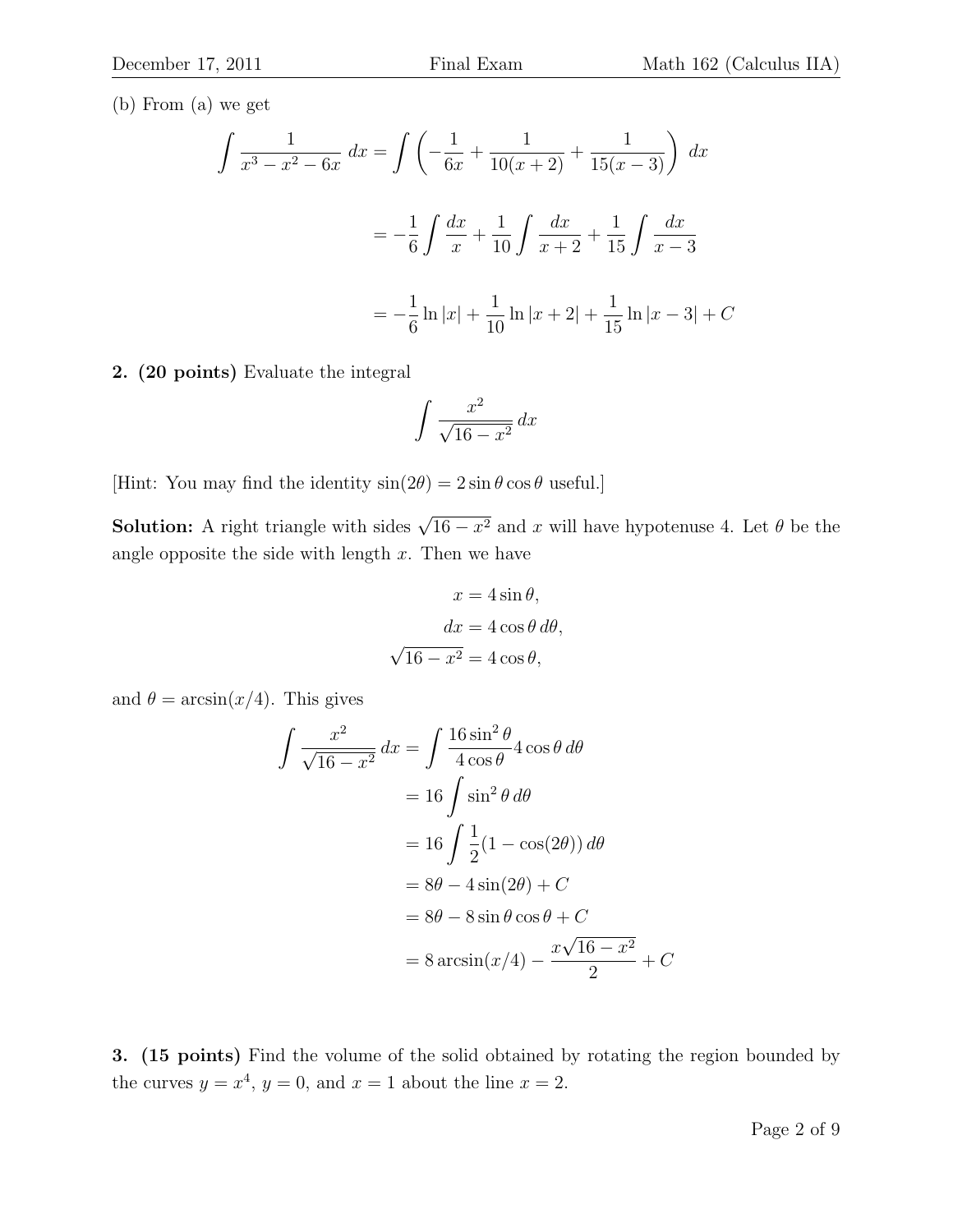Solution: This is a shell method problem. The volume of a typical shell is

[circumference][height][thickness] = 
$$
[2\pi(2-x)][x^4][\Delta x]
$$
.

Hence the volume of the solid is

$$
V = \int_0^1 2\pi (2 - x) x^4 dx
$$
  
=  $2\pi \int_0^1 (2x^4 - x^5) dx$   
=  $2\pi \left[ \frac{2}{5} x^5 - \frac{1}{6} x^6 \right]_0^1$   
=  $\frac{7\pi}{15}$ 

### 4. (15 points)

Evaluate the integral

$$
\int \cos x \ln(\sin x) \, dx
$$

**Solution:** We use integration by parts. Let  $u = \ln(\sin x)$  and  $dv = \cos x \, dx$ . Then

$$
du = \frac{1}{\sin x} \cos x \, dx = \frac{\cos x}{\sin x} \, dx
$$

 $v = \sin x$ .

and

Hence

$$
\int \cos x \ln(\sin x) = uv - \int v \, du
$$
  
=  $\sin x \ln(\sin x) - \int \frac{\cos x}{\sin x} \sin x \, dx$   
=  $\sin x \ln(\sin x) - \sin x + C$   
=  $\sin x (\ln(\sin x) - 1) + C$ 

5. (20 points) Find the arc-length of the cycloid  $x = t-\sin(t)$  and  $y = 1-\cos(t)$ ,  $t \in [0, 6\pi]$ . HINT: You may use the identity  $\sqrt{(1 - \cos t)/2} = |\sin(t/2)|$ . It is easier to find the length of one arch and triple it.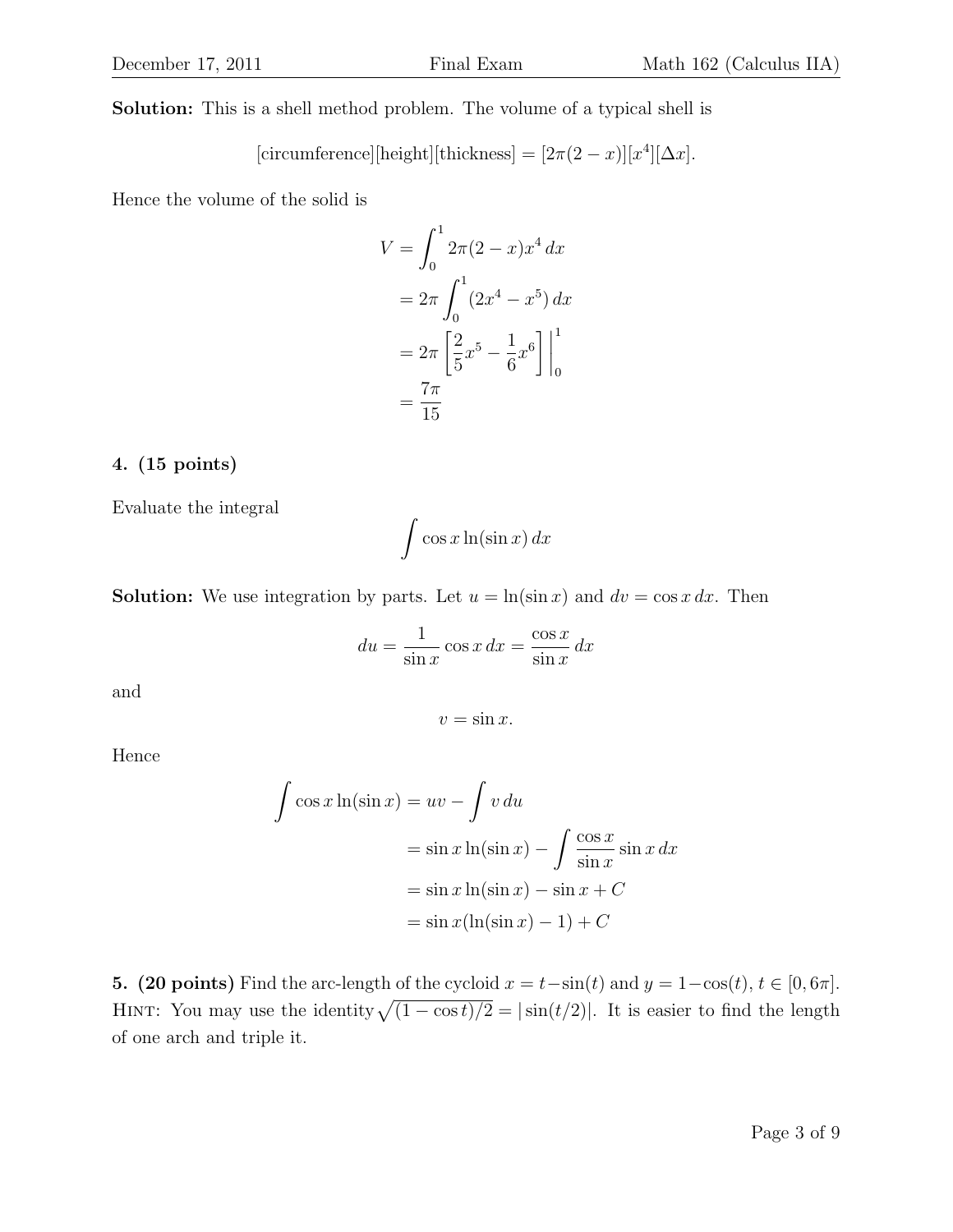

Solution: We have

$$
\begin{aligned}\n\frac{dx}{dt} &= 1 - \cos t \\
\frac{dy}{dt} &= \sin t \\
\left(\frac{ds}{dt}\right)^2 &= \left(\frac{dx}{dt}\right)^2 + \left(\frac{dy}{dt}\right)^2 \\
&= (1 - \cos t)^2 + \sin^2 t \\
&= 1 - 2\cos t + \cos^2 t + \sin^2 t \\
&= 2(1 - \cos t) \\
\frac{ds}{dt} &= 2\sqrt{\frac{1 - \cos t}{2}} \\
&= |2\sin(t/2)|,\n\end{aligned}
$$

so the arc length is

$$
s = \int_0^{6\pi} 2\sin(t/2)dt
$$
  
=  $3\int_0^{2\pi} 2\sin(t/2)dt$   
=  $12\int_0^{\pi} \sin udu$  where  $u = t/2$   
=  $-12\cos u|_0^{\pi}$   
= 24.

## 6. (10 points)

Find the area enclosed by one leaf in the three leafed rose defined in polar coordinates by  $r = \sin 3\theta$ .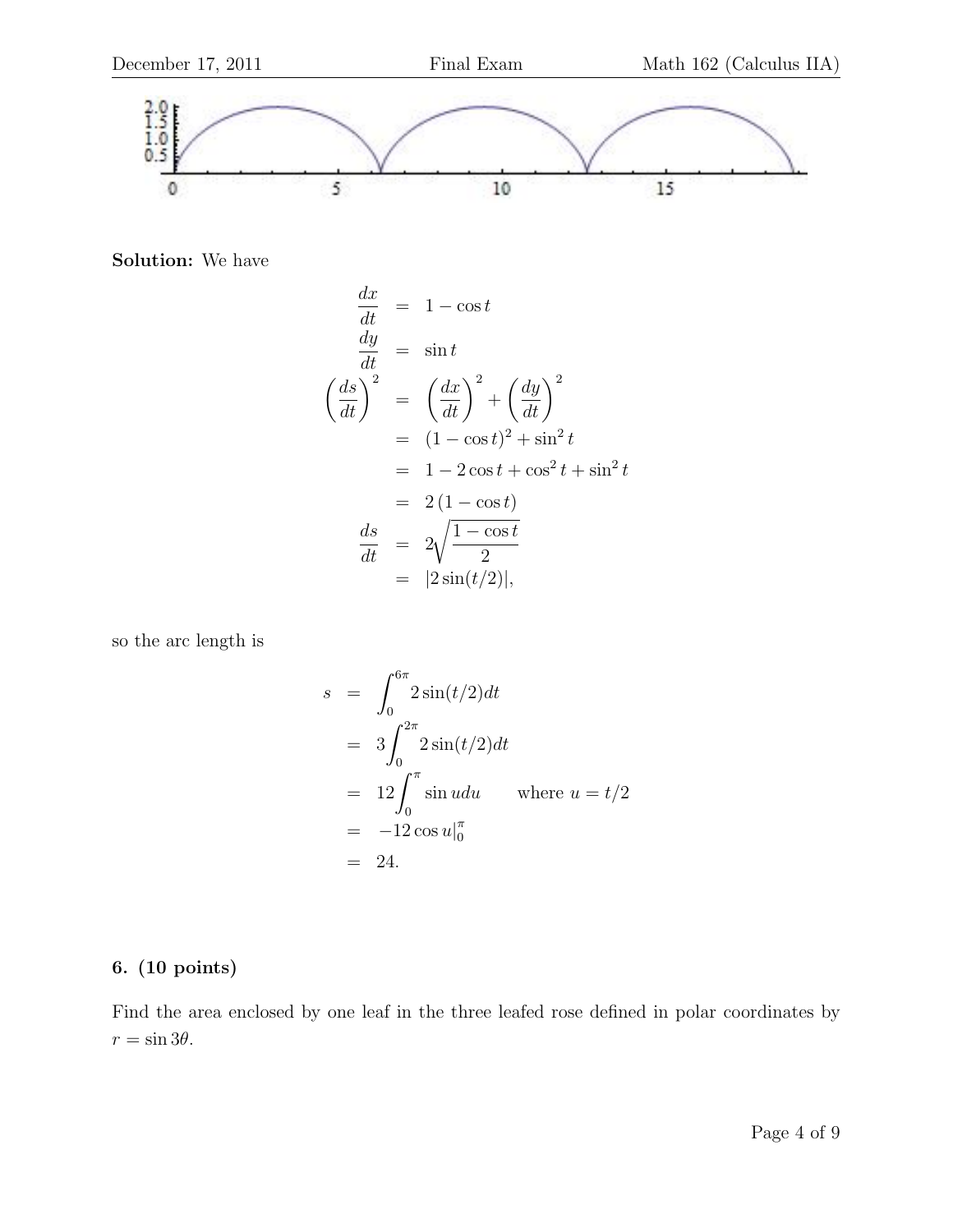

**Solution:** We get one leaf for  $0 \le \theta \le \pi/3$ . Hence we have

$$
A = \int_0^{\pi/3} \frac{r^2}{2} d\theta
$$
  
= 
$$
\int_0^{\pi/3} \frac{\sin^2 3\theta}{2} d\theta
$$
  
= 
$$
\int_0^{\pi/3} \frac{1 - \cos 6\theta}{4} d\theta
$$
  
= 
$$
\frac{1}{24} \int_0^{2\pi} (1 - \cos u) du
$$
 where  $u = 6\theta$   
= 
$$
\frac{\pi}{12}
$$

# Part B

# 7. (20 points)

(a) Find the Maclaurin series expansion of  $(\arctan x)/x$ , as well as the interval of convergence.

(b) Find the Maclaurin series for

$$
\int_0^x \frac{\arctan t}{t} dt,
$$

as well as the interval of convergence.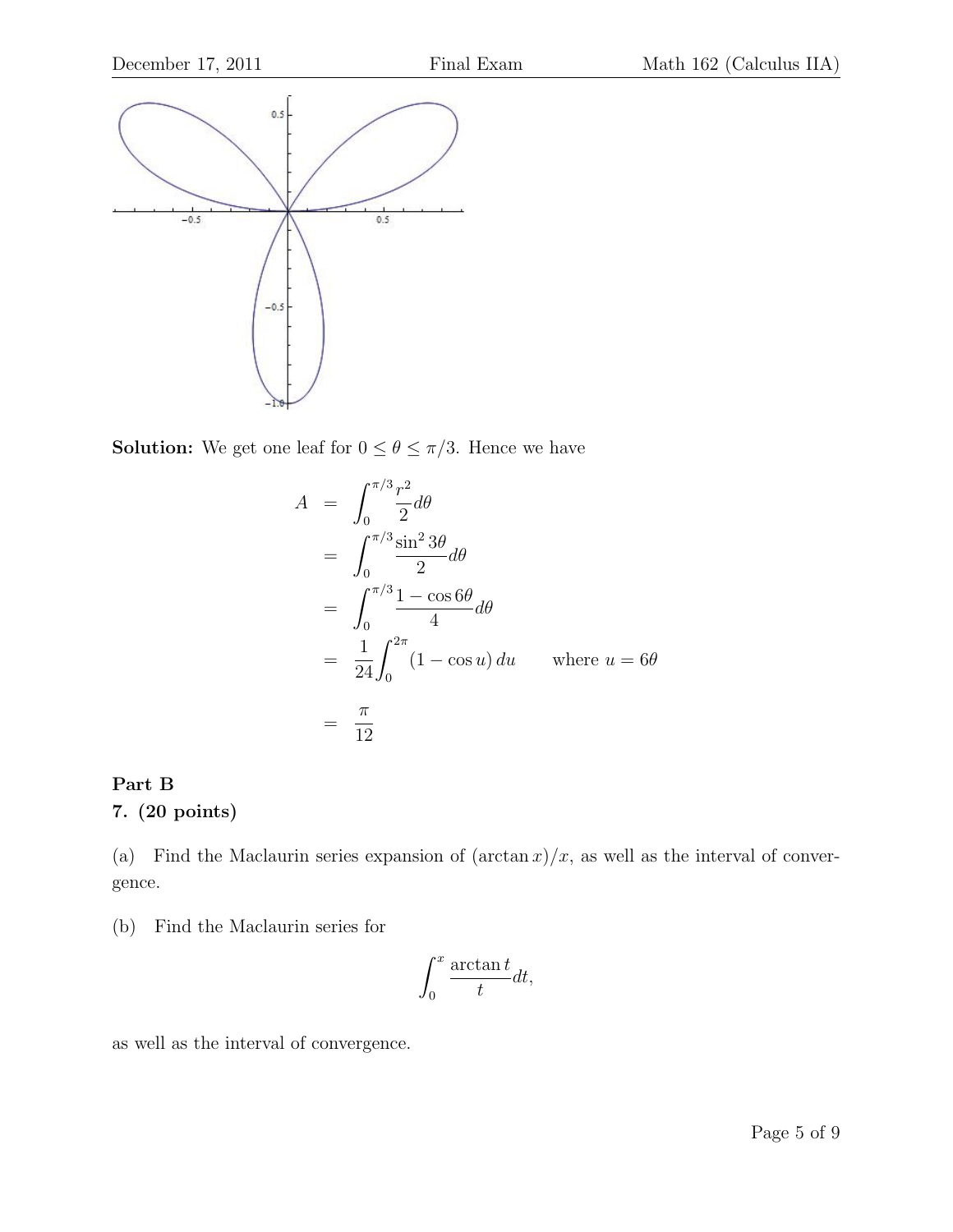**Solution:** (a) The series for  $\arctan x$  is

$$
\sum_{n=0}^{\infty} \frac{(-1)^n x^{2n+1}}{(2n+1)} = x - \frac{x^3}{3} + \frac{x^5}{5} + \cdots,
$$

which converges for  $|x| \leq 1$ . Therefore the series for  $(\arctan x)/x$  is

$$
\sum_{n=0}^{\infty} \frac{(-1)^n x^{2n}}{(2n+1)} = 1 - \frac{x^2}{3} + \frac{x^4}{5} + \cdots,
$$

which also converges for  $|x| \leq 1$ .

(b) We can find this series by integrating the one above. The result is

$$
\sum_{n=0}^{\infty} \frac{(-1)^n x^{2n+1}}{(2n+1)^2} = x - \frac{x^3}{3^2} + \frac{x^5}{5^2} + \cdots,
$$

which again converges for  $|x| \leq 1$ .

### 8. (20 points)

(a) Find the Taylor series centered at 0 of the function  $\ln(1-x^3)$ , as well as radius and interval of convergence.

(b) Write the integral

$$
\int_0^x \ln(1 - t^3) dt
$$

as a power series in x. **Solution:** (a) The Taylor series of  $ln(1 + x)$  is

$$
\ln(1+x) = \sum_{n=1}^{\infty} \frac{(-1)^{n+1}}{n} x^n = x - \frac{1}{2}x^2 + \frac{1}{3}x^3 - \dots
$$

with its radius of convergence 1. Therefore, replacing x by  $-x^3$ ,

$$
\ln(1 - x^3) = \sum_{n=1}^{\infty} \frac{-1}{n} x^{3n} = -x^3 - \frac{1}{2}x^6 - \frac{1}{3}x^9 - \dots
$$

and its radius of convergence is also 1.

We check the convergence at the end points  $x = \pm 1$ . When  $x = 1$ , the series is

$$
\sum_{n=1}^{\infty} \frac{-1}{n}
$$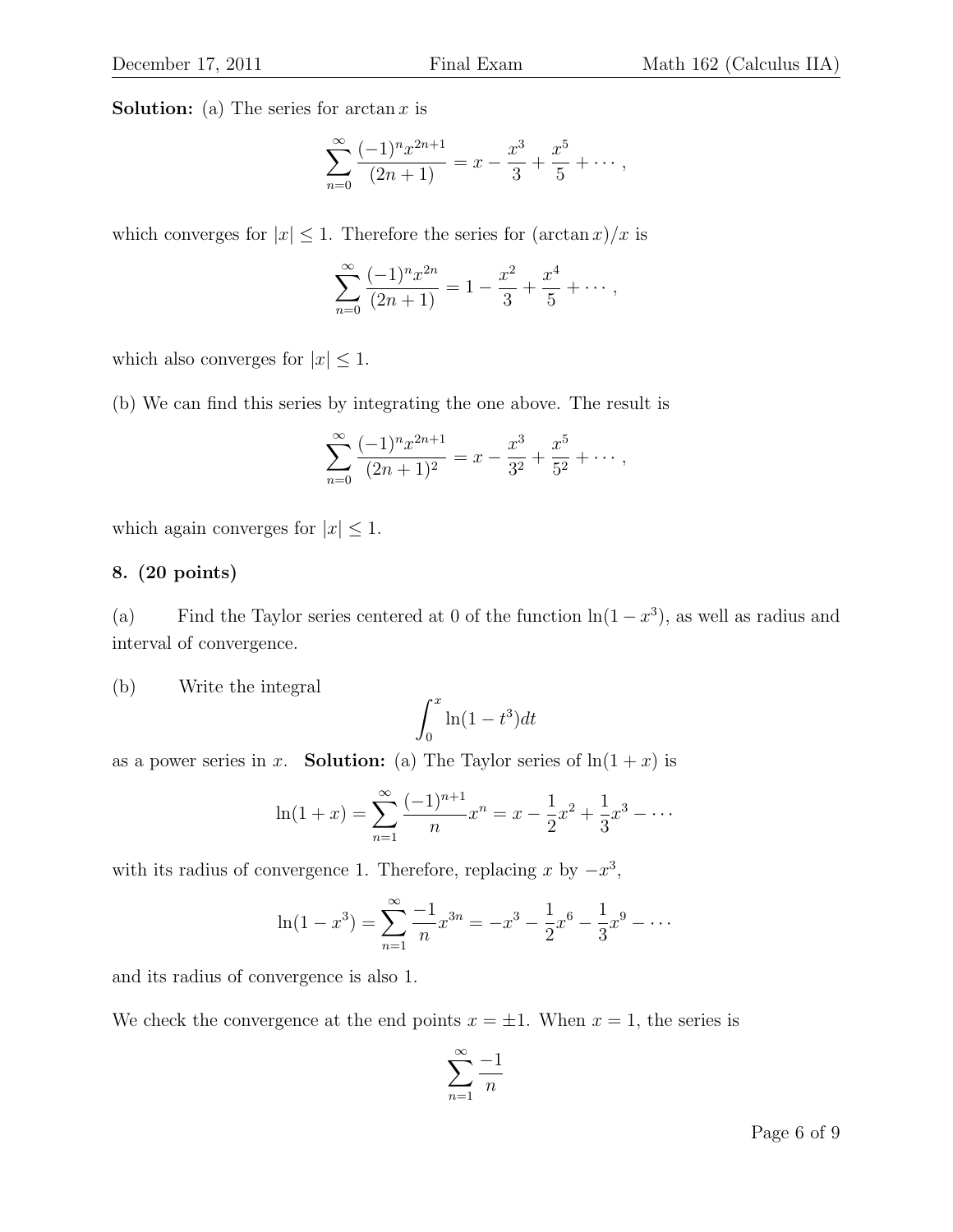and it is divergence because it is Harmonic series. When  $x = -1$ , the series is

$$
\sum_{n=1}^{\infty} \frac{-1}{n} (-1)^{3n} = \sum_{n=1}^{\infty} \frac{(-1)^{n+1}}{n} = 1 - \frac{1}{2} + \frac{1}{3} + \cdots
$$

This is an alternating series with its absolute value  $\frac{1}{n}$  decreasing to 0. It converges by the alternating series test.

Therefore, the interval of convergence is  $-1 \le x < 1$ .

(b).

$$
\int_0^x \ln(1 - t^3) dt = \int_0^x \sum_{n=1}^\infty \frac{-1}{n} t^{3n} dt
$$
  
= 
$$
\sum_{n=1}^\infty \frac{-1}{n} \int_0^x t^{3n} dt
$$
  
= 
$$
\sum_{n=1}^\infty \frac{-1}{n(3n+1)} x^{3n+1}
$$
  
= 
$$
-\frac{1}{4} x^4 - \frac{1}{14} x^7 - \frac{1}{30} x^{10} - \dots
$$

The equation holds for  $|x| \leq 1$ .

9. (20 points) Find the radius of convergence and interval of convergence of the series

$$
\sum_{n=2}^{\infty} (-1)^n \frac{x^n}{2^n n (\ln n)^2}.
$$

Solution: Using ratio test, we have

$$
\lim_{n \to \infty} \left| \frac{a_{n+1}}{a_n} \right| = \lim_{n \to \infty} \left| \frac{x^{n+1}}{2^{n+1}(n+1)(\ln(n+1))^2} \frac{2^n n (\ln n)^2}{x^n} \right|
$$

$$
= \left| \frac{x}{2} \right| \cdot \left| \lim_{n \to \infty} \frac{n (\ln(n))^2}{(n+1)(\ln(n+1))^2} \right| = \left| \frac{x}{2} \right|
$$

because by the l'Hospital rule

$$
\lim_{n \to \infty} \frac{\ln n}{\ln(n+1)} = \lim_{n \to \infty} \frac{1/n}{1/(n+1)} = 1.
$$

To have an absolute convergence series, we need to have  $\left|\frac{x}{2}\right| < 1$ , so  $|x| < 2$  and the radius of convergence is 2. Consider the end points at  $x = 2$  and  $x = -2$ , we have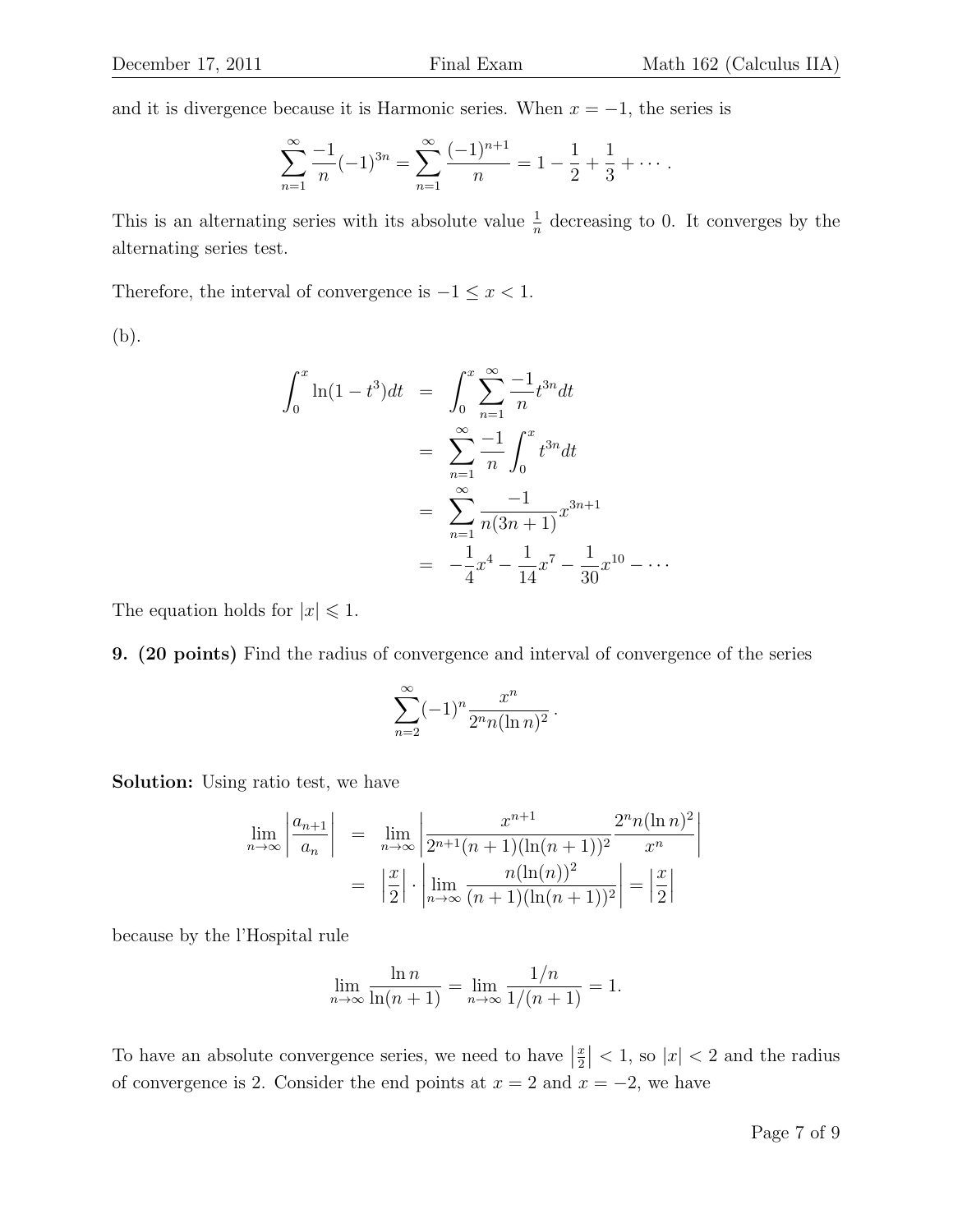•  $x = -2$ : The series is equal to

$$
\sum_{n=2}^{\infty} \frac{1}{n(\ln n)^2}.
$$

By the integral test, the convergence of the series is equivalent to the convergence of the integral

$$
\int_2^\infty \frac{1}{x(\ln x)^2} dx.
$$

By letting  $\ln x = y$ , we can calculate the integral as follows:

$$
\int_{2}^{\infty} \frac{dx}{x(\ln x)^{2}} = \int_{\ln 2}^{\infty} \frac{dy}{y^{2}} = \frac{1}{\ln 2}.
$$

Therefore, the series is also convergent.

•  $x = 2$ : The series is equal to

$$
\sum_{n=2}^{\infty} \frac{(-1)^n}{n(\ln n)^2}.
$$

This is absolutely convergent from the case  $x = -2$ . So, the above series is convergent.

(Note : You may also use the alternating series test for the convergence.)

#### 10. (20 points)

Determine whether the series

$$
\sum_{n=2}^{\infty} (-1)^n \frac{1}{n(\ln n)^3}
$$

is absolutely convergent, conditionally convergent or divergent.

**Solution:** Since the denominator of the fraction increases with  $n$ , each successive term is closer to 0, so the altenating series test shows that our series converges.

To see whether the series is absolutely convergent, we use the integral test. The series is absolutely convergent if the series  $\sum_{n=2}^{\infty} 1/n(\ln n)^3$  is convergent. By the integral test this is the case if and only if the improper integral

$$
\int_2^\infty \frac{1}{x(\ln x)^3} \, dx
$$

is convergent.

$$
\int_2^{\infty} \frac{1}{x(\ln x)^3} dx = \int_{\ln(2)}^{\infty} \frac{du}{u^3} \quad \text{where } u = \ln(x) \text{ so } du = dx/x
$$

$$
= \lim_{t \to \infty} \left( -\frac{1}{2t^2} + \frac{1}{2(\ln 2)^2} \right) = \frac{1}{2(\ln 2)^2}.
$$